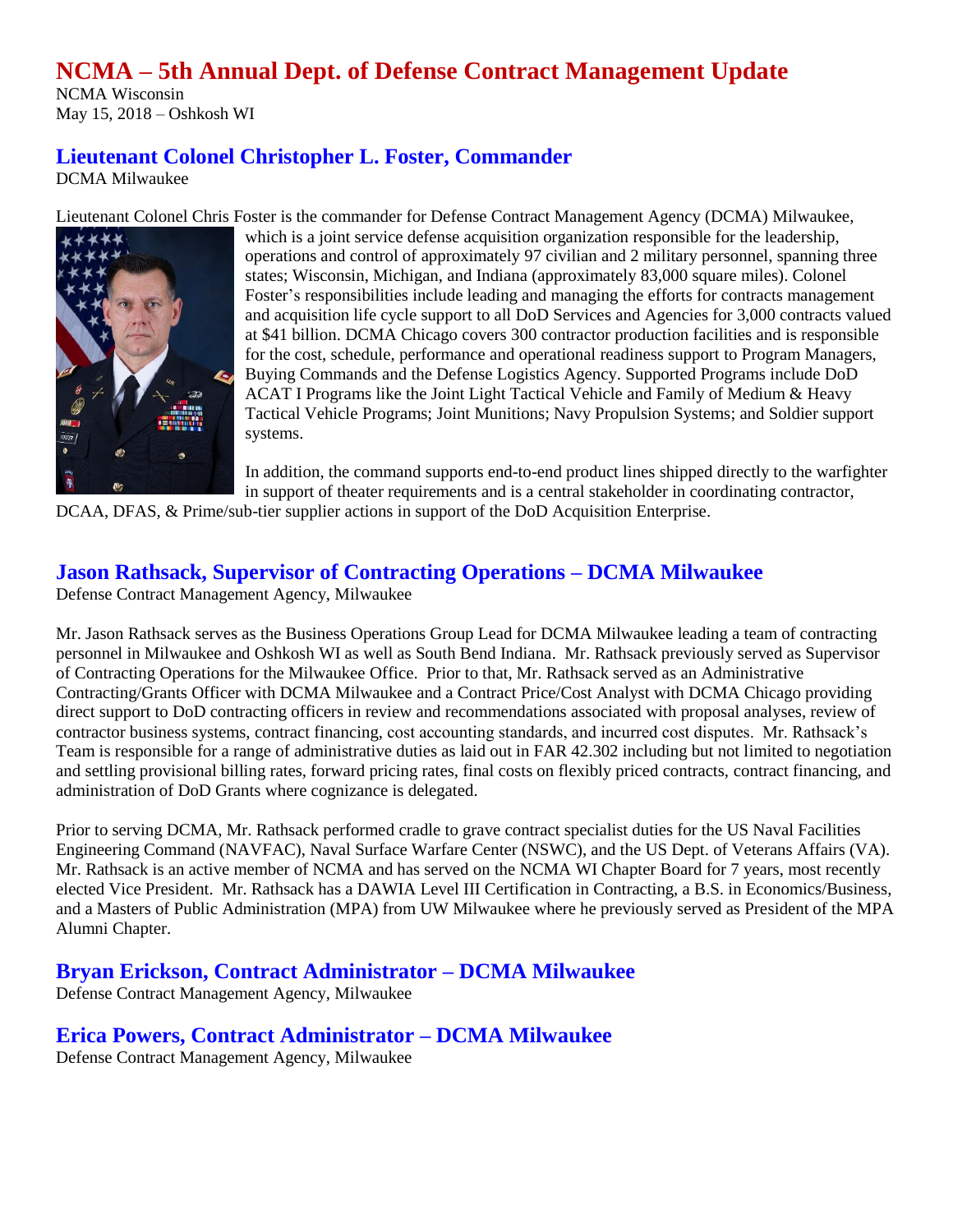## **Jessica Price, Supervisory Auditor**

Defense Contract Audit Agency, Chicago Branch Office, Milwaukee Suboffice

Ms. Jessica Price is a Supervisory Auditor with the Defense Contract Audit Agency. She works in the Milwaukee Suboffice of the Chicago Branch Office. She received her Bachelor of Business Administration in Accounting and a Masters of Professional Accountancy with an Emphasis in International Business from the University of Wisconsin – Whitewater. Jessica has a Financial Management Certification Level 2 and a DAWIA Acquisition – Audit Level 2 certification. She has worked for DCAA for over 9 years. Prior to becoming a Supervisory Auditor last year, she performed many types of audits of varying complexity at contractors throughout Wisconsin and the Upper Peninsula of Michigan as well as performing audits in a temporary duty status at contractors in Texas.

#### **Linda Spencer, Supervisory Auditor**

Defense Contract Audit Agency, Chicago Branch Office, Milwaukee Suboffice

Ms. Linda Spencer is a Supervisory Auditor with the Defense Contract Audit Agency. She received her undergraduate degree from Indiana University, a Bachelor of Business in Accounting and a Master of Business Administration from Western Illinois University. Linda is a Certified Public Accountant. She has worked for DCAA for over 20 years. She has supervised auditors with varying experience levels performing an array of audits including incurred cost, bid proposals and systems audits.

#### **Robert Kasper, Auditor**

Defense Contract Audit Agency, Chicago Branch Office, Oshkosh Suboffice

Mr. Robert Kasper is a Senior Auditor with the Defense Contract Audit Agency. He works in the Oshkosh Suboffice of the Chicago Branch Office. He received his Bachelor of Science in Business Administration - Accounting degree from the University of Illinois at Chicago Campus. Robert is a licensed CPA in Illinois and is a Certified Fraud Examiner. Robert's private sector work experience includes audit, accounting and tax return preparation. Robert has a Financial Management Certification Level 2 and a DAWIA Acquisition – Audit Level 2 certification. He has worked for DCAA for over 7 years. Robert has performed various types of audits of varying complexity at the Honeywell Clearwater Suboffice and recently completed a two year TDY with the DCAA Headquarters Business Systems Team prior to being assigned to the Oshkosh Suboffice.

#### **Randy Ali, Auditor**

Defense Contract Audit Agency, Chicago Branch Office, Milwaukee Suboffice

Mr. Randy Ali is an Auditor with the Defense Contract Audit Agency. He works in the Milwaukee Sub-Office of the Chicago Branch Office. He received his Bachelor of Science in Business Administration in Finance from Southern Illinois University – Edwardsville. He also received a Master of Accounting of Financial Management (MAFM) with an emphasis in Accountancy from Devry Univ - Keller Graduate School of Management. Prior to becoming an auditor with DCAA, he worked as an auditor for the State of IL – Department of Health and Family Services. During his time at DCAA, he has performed various audits types and reviews at contractors in relation to incurred cost, payment vouchers, MAARs, and billing.

#### **Daryl Zahn, Manager, Contracts and Compliance**

DRS Power & Control Technologies, Milwaukee

A graduate of the University of Wisconsin-Whitewater in 1988 with a Bachelor's of Business Administration degree, Daryl began his working career in the contract profession with Astronautics Corporation of America, a Milwaukee based avionics and electronics business working as Contract Administrator for Prime Contracts, Subcontract Administrator to Prime Customers, as well as Contract Administrator for commercial customers. In 1998, Daryl joined Eaton Navy